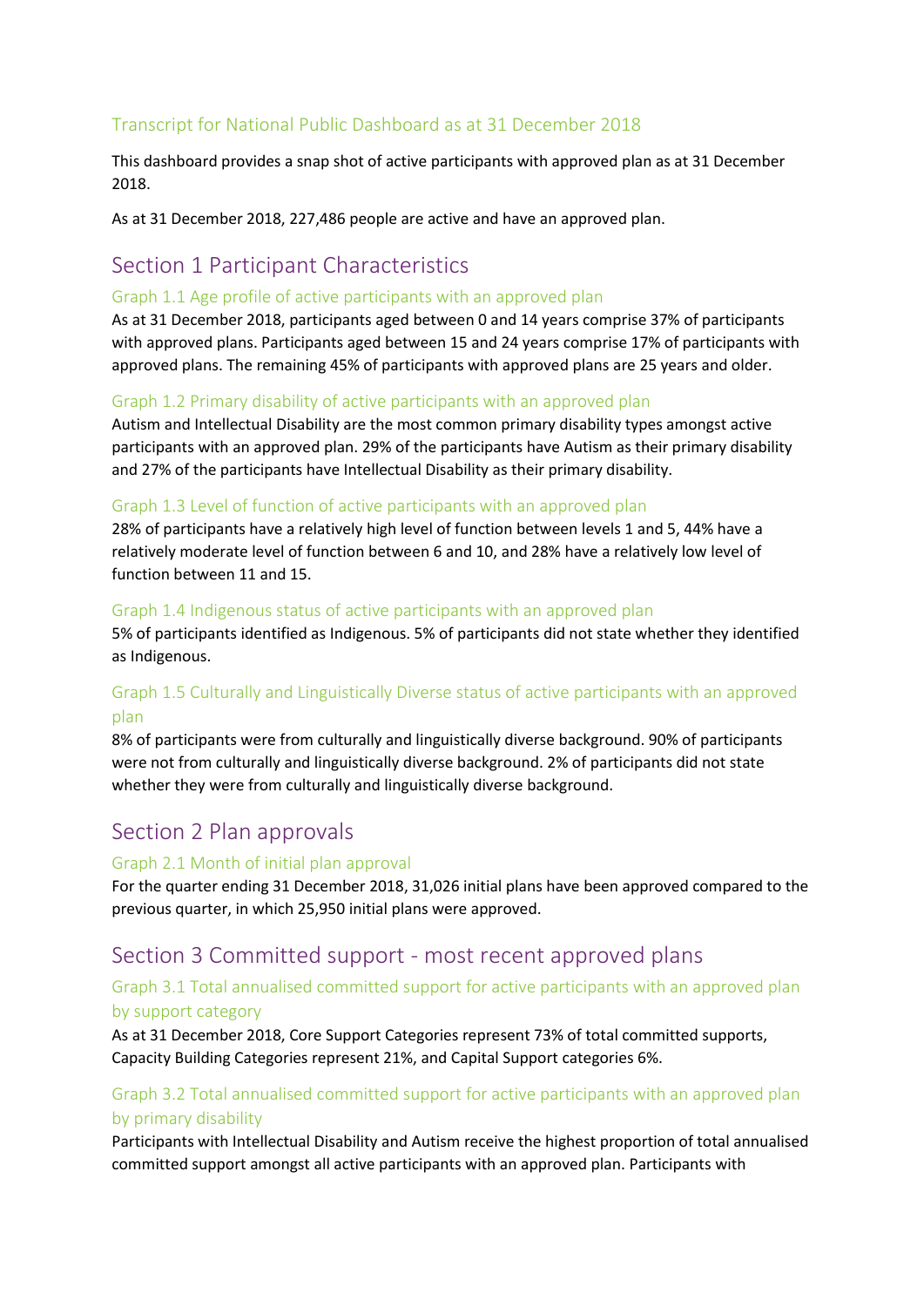Intellectual Disability receive 38% of the total committed supports, while participants with Autism received 16% of the total committed supports.

## Graph 3.3 Total annualised committed support for active participants with an approved plan

#### by age group

The 0 to 14, 15 to 24, and 25+ age groups represent 12%, 17% and 71% respectively of total committed supports.

## Graph 3.4 Total annualised committed support for active participants with an approved plan by level of function

Participants with level of function between 11 and 15 have relatively lower function or a higher level of disability, and they receive 58% of total committed supports. Participants with level of function between 6 and 10 have a relatively moderate level of function or disability, and they receive 34%. Participants with a level of function between 1 and 5 have relatively high level of function or a low level of disability, and they receive 8% of total committed supports.

# Section 4. Annualised committed support - most recent approved plans

## Graph 4.1 Distribution of active participants with an approved plan by annualised committed support band

As at 31 December 2018, 15% of active participants with approved plans have annualised committed supports in the range \$10,001-\$15,000, 15% in the range \$50,001-\$100,000, and 14% in the range \$30,001-\$50,000.

## Graph 4.2 Average annualised committed support for active participants with an approved plan by primary disability

Participants with a primary disability of Spinal Cord Injury receive the highest amount of average annualised committed support, and participants with a primary disability of Cerebral Palsy receive the second highest amount of average annualised committed support.

## Graph 4.3 Average annualised committed support for active participants with an approved plan by age group

Participants in the 45 to 54 years age group receive the highest amount of average annualised committed support, and the 55 to 64 years age group receive the second highest amount of average annualised committed support.

## Graph 4.4 Average annualised committed support for active participants with an approved plan by level of function

The average annualised committed support for participants with relatively high functional capacity (corresponding to a level of function between 1 and 5) is \$17,110, whereas the average annualised committed support for participants with relatively low functional capacity (corresponding to a level of function between 11 and 15) is \$122,577.

# Section 5. Providers

#### Graph 5.1 Registered providers by entity type

As at 31 December 2018, there are 19,075 registered providers, 8,534 are Sole Traders and 10,541 are Organisations.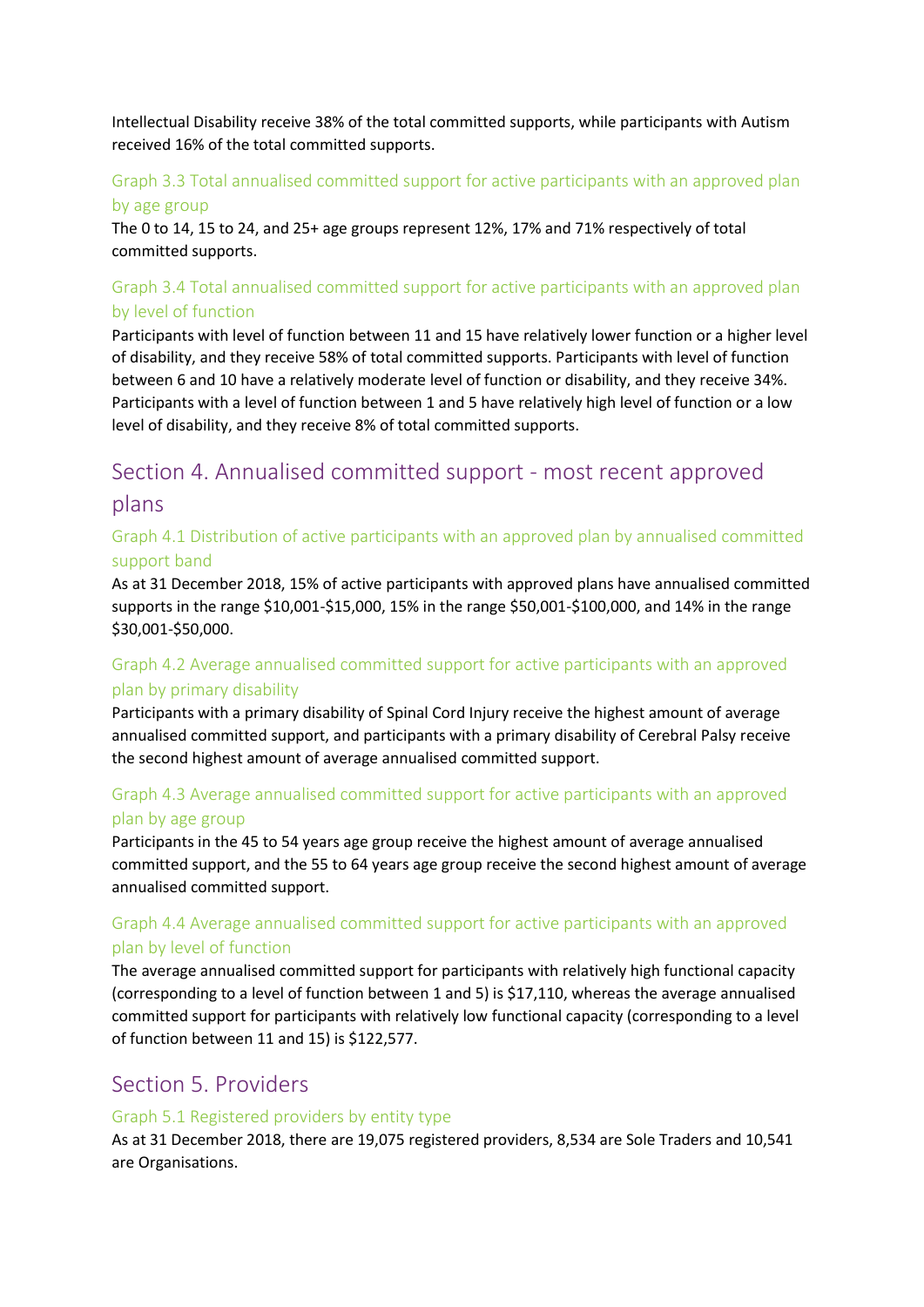#### Table 5.2 Registered providers by registration group

The most common registration groups are Therapeutic Supports (9,247 providers registered), followed by Household Tasks (5,381 providers registered) and Assist-Travel/Transport (3,994 providers registered).

# Section 6. Participants and carers outcomes and support packages by participant age group

Participants and carers outcome indicators reported are from baseline outcomes data collected on participants when they receive their initial plan. Outcomes data was collected using the Short Form Outcomes Framework (SFOF) questionnaires. Participants with an initial plan approved during the period between 1 July 2016 and 31 December 2018 are included.

#### Participant age group: birth to before starting school

Description of key participant outcome domains:

Outcome statements for children aged 0-6 years (or school entry):

1. Children gain functional, developmental and coping skills that are appropriate to their ability and circumstances / specialist services

- 2. Children show evidence of self-determination in their everyday lives
- 3. Children participate meaningfully in family life
- 4. Children participate meaningfully in community life

#### Graph 6.1 Selected participant outcome indicators from participants aged between birth and before starting school

For participants age 0 to before starting school: 67% of parents or carers have concerns in 6 or more areas; 73% say their child is able to tell them what he or she wants; 64% of children can make friends outside family; 54% of children participate in age appropriate community, cultural or religious activities; and 63% of children are welcomed or actively included.

Description of key carer outcome domains:

Outcome statements for families / carers of children with disability aged 0-6 years:

- 1. Families know their rights and advocate effectively for their children
- 2. Families feel supported
- 3. Families are able to gain access to desired services, programs, and activities in their community
- 4. Families help their children develop and learn
- 5. Families enjoy health and wellbeing

#### Graph 6.3 Selected carer outcome indicators from participants aged 0 to 14 years of age

For carers of participants starting school to 14: 24% receive Carer Payment; 54% receive Carer Allowance; 47% work in a paid job; 40% say they (and their partner) are able to work as much as they want; 78% are able to advocate for their child; 44% have friends and family they see as often as they like; 85% feel confident in supporting their child's development; and 72% rate their health as good, very good or excellent.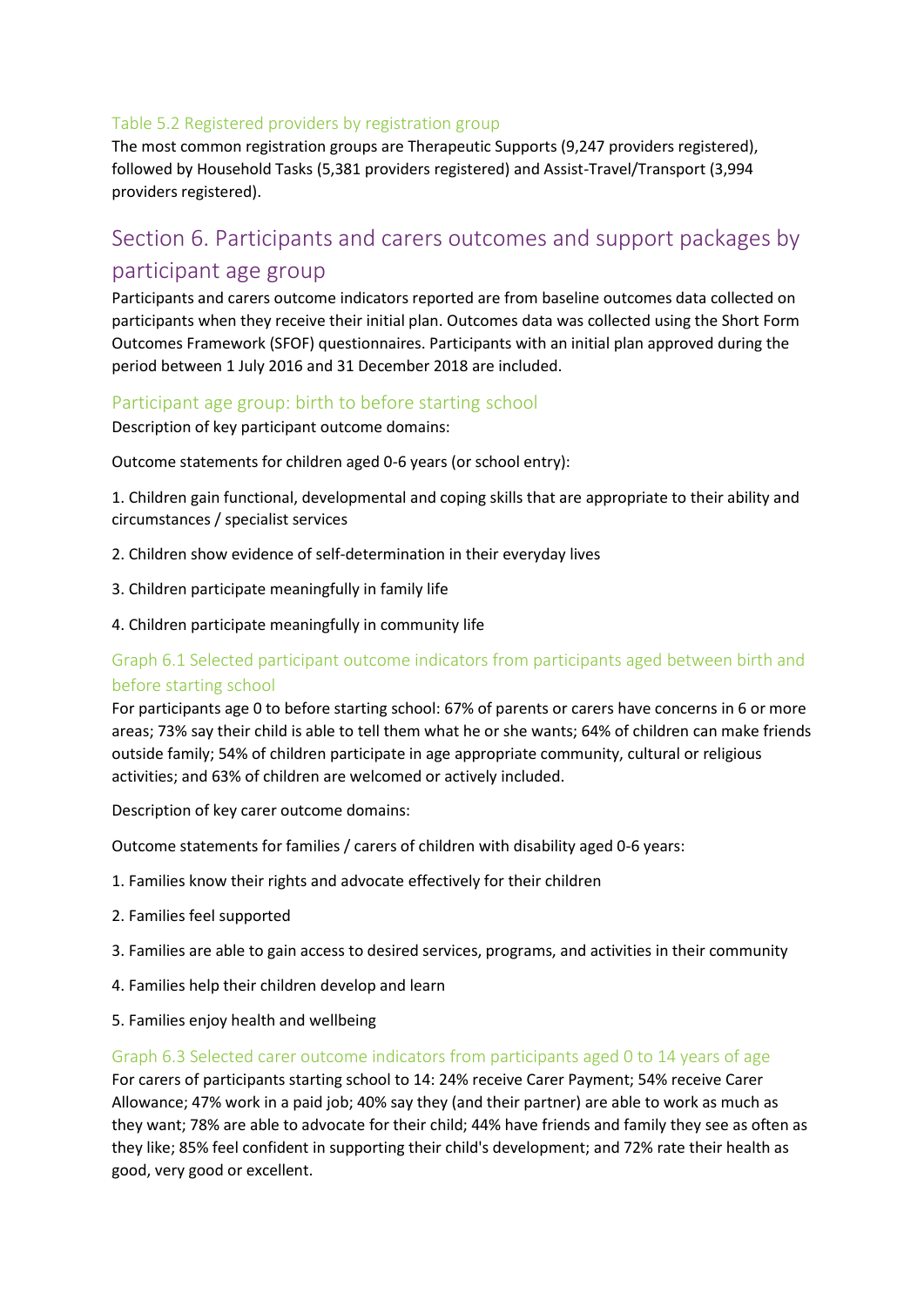## Graph 6.5 Distribution of active participants with an approved plan by level of function for age 0 - 6 years

For the 0 to 6 years age group, 65% of participants have a relatively high level of function or low level of disability and 12% have a relatively low level of function or high level of disability.

#### Graph 6.6 Distribution of active participants with an approved plan by primary disability for aged 0 - 6 years

35% of participants have Autism in the 0 to 6 years age group, while 30% have Developmental delay and 9% have Global developmental delay.

## Graph 6.7 Distribution of active participants with an approved plan by annualised committed support band for ages 0 - 6 years

The largest proportion of participants in the 0 to 6 years age group have annualised supports in the \$10,001-\$15,000 range (42% of participants in the age group), followed by \$15,001-\$20,000 (24% of participants in the age group) and \$5,001-\$10,000 (16% of participants in the age group).

#### Graph 6.8 Total annualised committed support for active participants with an approved plan by support category for aged 0 - 6 years

Capacity Building - Daily Activities is the support category receiving the most committed supports (83% of the total annualised committed support for the age group), followed by Core - Daily Activities (6%) and Capital - Assistive Technology (6%).

#### Participant age group: starting school to age 14

Description of key participant outcome domains:

Outcome statements for children aged 7 (or school entry) to 14 years:

1. Children gain functional, developmental and coping skills that are appropriate to their ability and circumstances / specialist services

- 2. Children show evidence of self-determination in their everyday lives
- 3. Children participate meaningfully in family life
- 4. Children participate meaningfully in community life

#### Graph 6.9 Selected participant outcome indicators from participants between starting school and aged 14

For the 7 to 14 years age group: 29% of children are developing functional, learning and coping skills appropriate to their ability and circumstances; 42% are becoming more independent; 12% spend free time with friends without an adult present; 64% have a genuine say in decisions about themselves; 58% attend school in a mainstream class; 62% make friends with people outside the family; 35% spend time after school and on weekends with friends or in mainstream programs; and 76% are welcomed or actively included.

Description of key carer outcome domains:

Outcome statements for families / carers of children with disability aged 7 to 14 years:

- 1. Families know their rights and advocate effectively for their children
- 2. Families feel supported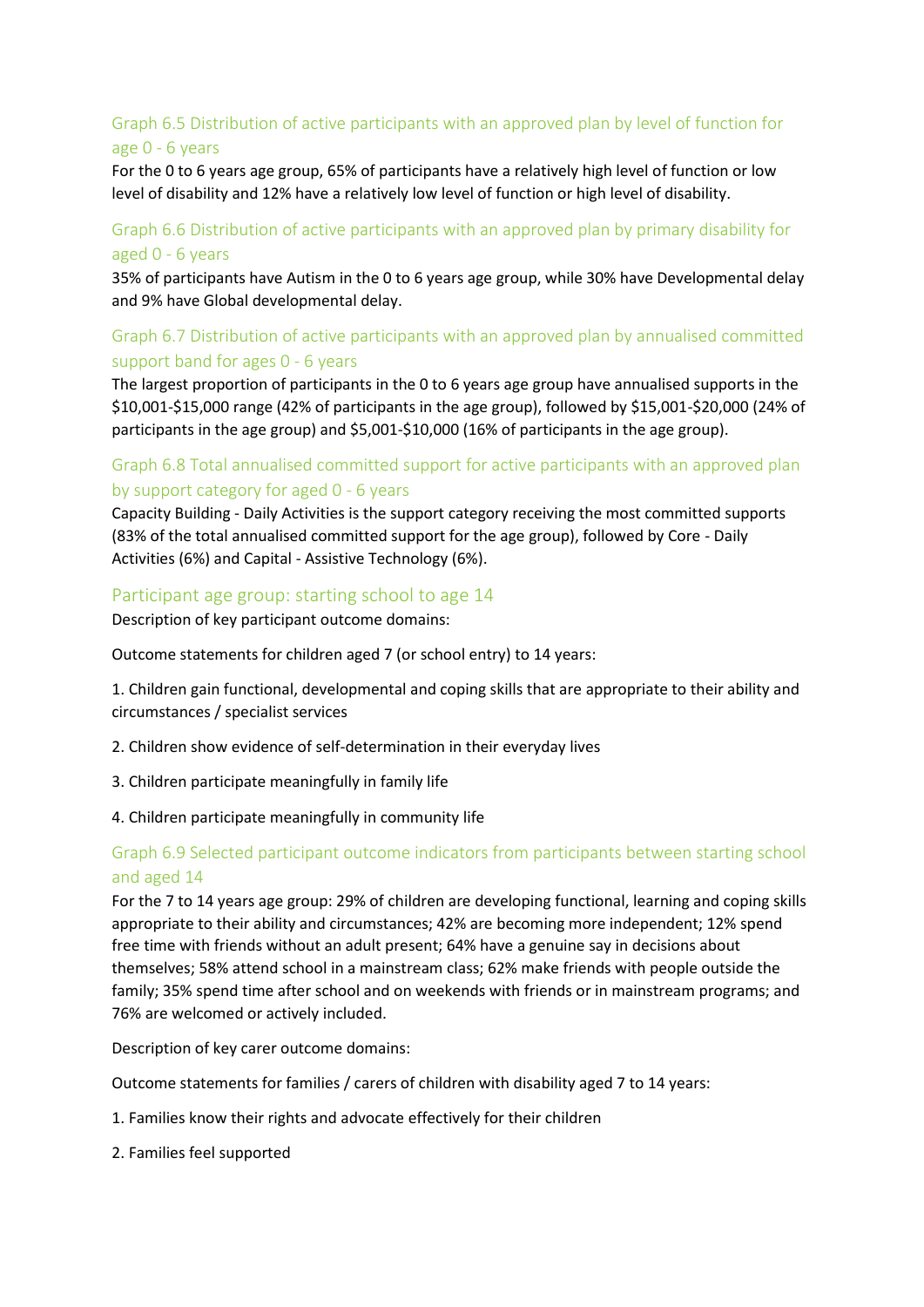- 3. Families are able to gain access to desired services, programs, and activities in their community
- 4. Families help their children develop and learn
- 5. Families enjoy health and wellbeing

## Graph 6.11 Selected carer outcome indicators from participants aged between birth and aged 14 years

24% receive Carer Payment; 54% receive Carer Allowance; 47% work in a paid job; 40% say they (and their partner) are able to work as much as they want; 78% are able to advocate for their child; 44% have friends and family they see as often as they like; 85% feel confident in supporting their child's development; and 72% rate their health as good, very good or excellent.

#### Graph 6.13 Distribution of active participants with an approved plan by level of function for age 7 to 14 years

For the 7 to 14 years age group, 40% of participants have a relatively high level of function or low level of disability and 22% have a relatively low level of function or high level of disability.

## Graph 6.14 Distribution of active participants with an approved plan by primary disability for age 7 to 14 years

62% of participants have Autism in the 7 to 14 years age group, while 18% have Intellectual Disability and 5% have Cerebral Palsy.

#### Graph 6.15 Distribution of active participants with an approved plan by annualised committed support band for age 7 to 14 years

The largest proportion of participants in the 7 to 14 years age group have annualised supports in the \$5,001-\$10,000 range (31% of the participants in the age group), followed by \$10,001-\$15,000 (26%) and \$15,001-\$20,000 (12%).

## Graph 6.16 Total annualised committed support for active participants with an approved plan by support category for age 7 to 14 years

Capacity Building - Daily Activities is the support category receiving the most committed supports (43% of the total annualised committed support for the age group), followed by Core - Daily Activities (24%) and Core - Social and Civic (10%).

#### Participant age group: age 15 to 24

Description of key participant outcome domains:

The adult framework consists of 8 participant domains:

- 1. Choice and control
- 2. Daily living activities
- 3. Relationships
- 4. Home
- 5. Health and wellbeing
- 6. Lifelong learning
- 7. Work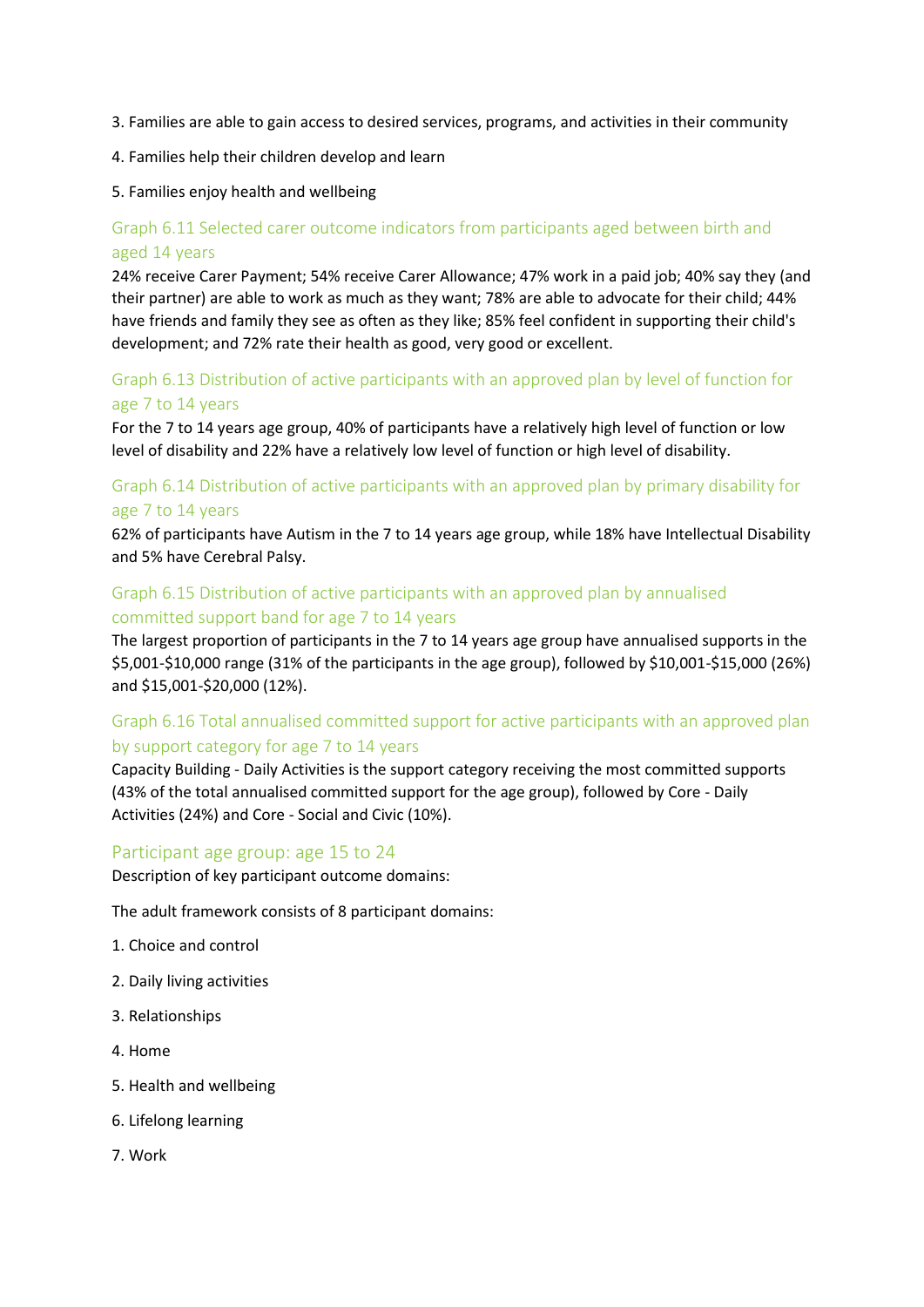#### 8. Social, community and civic participation

#### Graph 6.17 Selected outcome indicators from participants aged 15 to 24

For the 15 to 24 years age group: 38% are happy with the level of independence/control they have now; 43% choose what they do each day; 21% were given the opportunity to participate in a selfadvocacy group meeting; 82% want more choice and control in their life; 30% have no friends other than family or paid staff; 81% are happy with their home; 85% feel safe or very safe in their home; 68% rate their health as good, very good or excellent; 68% did not have any difficulties accessing health services; 28% currently attend or previously attended school in a mainstream class; 17% have a paid job; 13% volunteer; and 33% were actively involved in a community, cultural or religious group in the last year.

Description of key carer outcome domains:

Outcome statements for families / carers of participants aged 15 to 24 years:

- 1. Families know their rights and advocate effectively for their young person with disability
- 2. Families have the support they need to care
- 3. Families are able to gain access to desired services, programs, and activities in their community
- 4. Families help their young person become independent
- 5. Families enjoy health and wellbeing

#### Graph 6.19 Selected outcome indicators from carers of participants aged 15 to 24

28% receive Carer Payment; 52% receive Carer Allowance; 49% work in a paid job; 46% are able to work as much as they want; 72% are able to advocate for their family member; 44% have friends and family they see as often as they like; 42% know what their family can do to enable their family member with disability to become as independent as possible; and 61% rate their health as good, very good or excellent.

#### Graph 6.21 Distribution of active participants with an approved plan by level of function for age 15 to 24 years

For the 15 to 24 years age group, 20% of participants have a relatively high level of function or low level of disability and 31% have a relatively low level of function or high level of disability.

#### Graph 6.22 Distribution of active participants with an approved plan by primary disability for age 15 to 24 years

41% of participants have Autism in the 15 to 24 years age group, while 40% have Intellectual Disability and 6% have Cerebral Palsy.

#### Graph 6.23 Distribution of active participants with an approved plan by annualised committed support band for age 15 to 24 years

The largest proportion of participants in the 15 to 24 years age group have annualised supports in the \$30,001-\$50,000 range (20% of the participants in the age group), followed by \$50,001-\$100,000 (19%) and \$10,001-\$15,000 (10%).

#### Graph 6.24 Total annualised committed support for active participants with an approved plan by support category for age 15 to 24 years

Core - Daily Activities is the support category receiving the most committed supports (43%), followed by Core - Social and Civic (26%) and Capacity Building - Daily Activities (11%).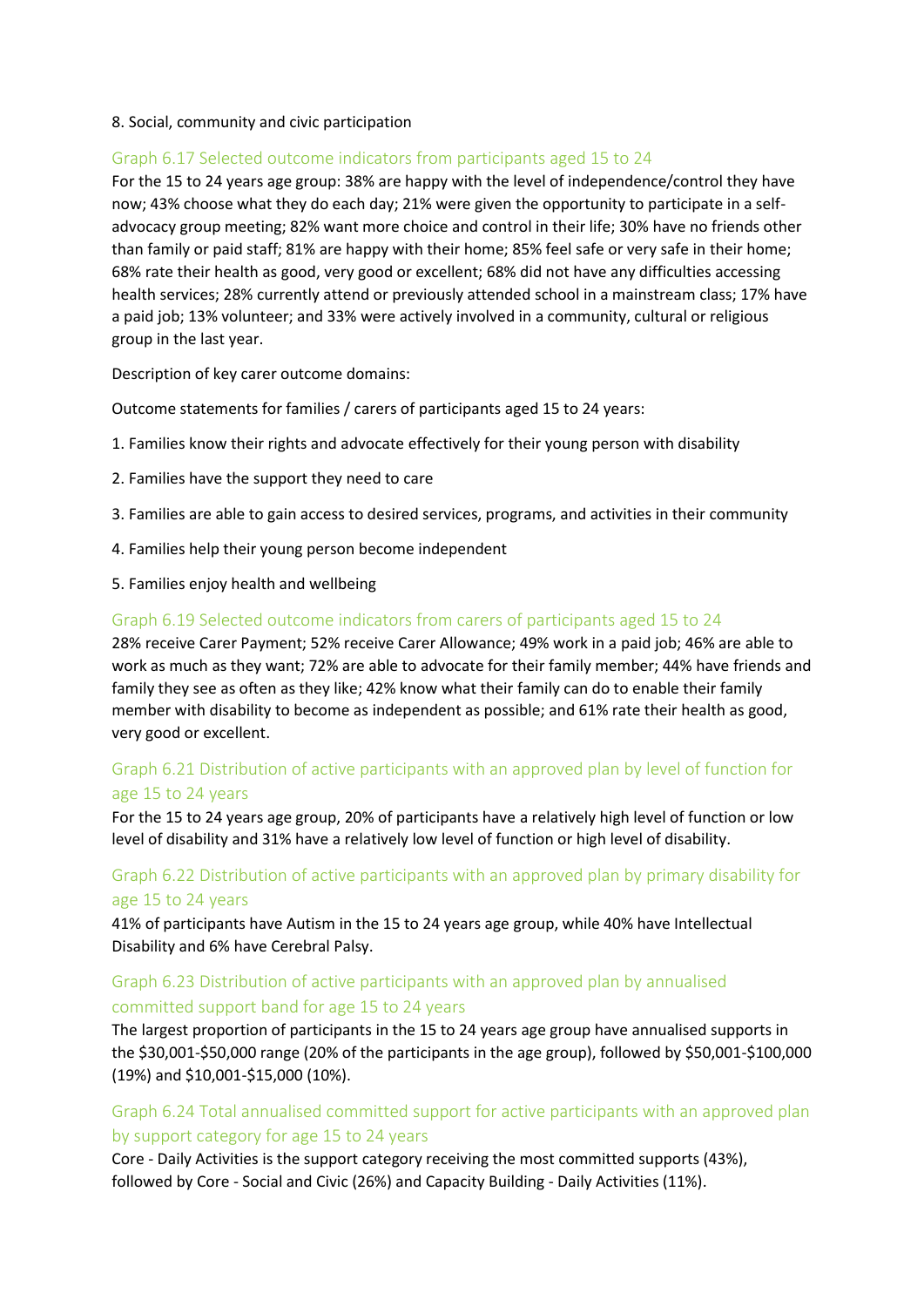#### Participant age group: age 25 and plus

#### Description of key participant outcome domains

The adult framework consists of 8 participant domains:

- 1. Choice and control
- 2. Daily activities
- 3. Relationships
- 4. Home
- 5. Health and wellbeing
- 6. Lifelong learning
- 7. Work
- 8. Social, community and civic participation

#### Graph 6.25 Selected outcomes indicators from participants aged 25 and plus

For the 25 years and older age group: 63% choose what they do each day; 29% were given the opportunity to participate in a self-advocacy group meeting; 77% want more choice and control in their life; 28% have no friends other than family or paid staff; 75% are happy with their home; 76% feel safe or very safe in their home; 48% rate their health as good, very good or excellent; 66% did not have any difficulties accessing health services; 13% participate in education, training or skill development; of those receiving education, training or skill development, 48% receive it in mainstream settings; 36% were unable to do a course or training they wanted to do in the last 12 months; 25% have a paid job; 13% volunteer; and 37% were actively involved in a community, cultural or religious group in the last year.

Description of key carer outcome domains

The adult framework consists of 5 family / carer domains:

- 1. Families know their rights and advocate effectively for their family member with disability
- 2. Families have the support they need to care
- 3. Families are able to gain access to desired services, programs, and activities in their community
- 4. Families have succession plans
- 5. Families enjoy health and wellbeing

#### Graph 6.27 Selected outcome indicators from carers of participants aged 25 and plus

24% receive Carer Payment; 37% receive Carer Allowance; 34% work in a paid job; 59% are able to work as much as they want; 69% are able to advocate for their family member; 48% have friends and family they see as often as they like; 39% have made plans for when they are no longer able to care for their family member with disability; and 59% rate their health as good, very good or excellent.

## Graph 6.29 Distribution of active participants with an approved plan by level of function for age 25+ years

For the 25 years and older age group, 13% of participants have a relatively high level of function or low level of disability and 35% have a relatively low level of function or high level of disability.